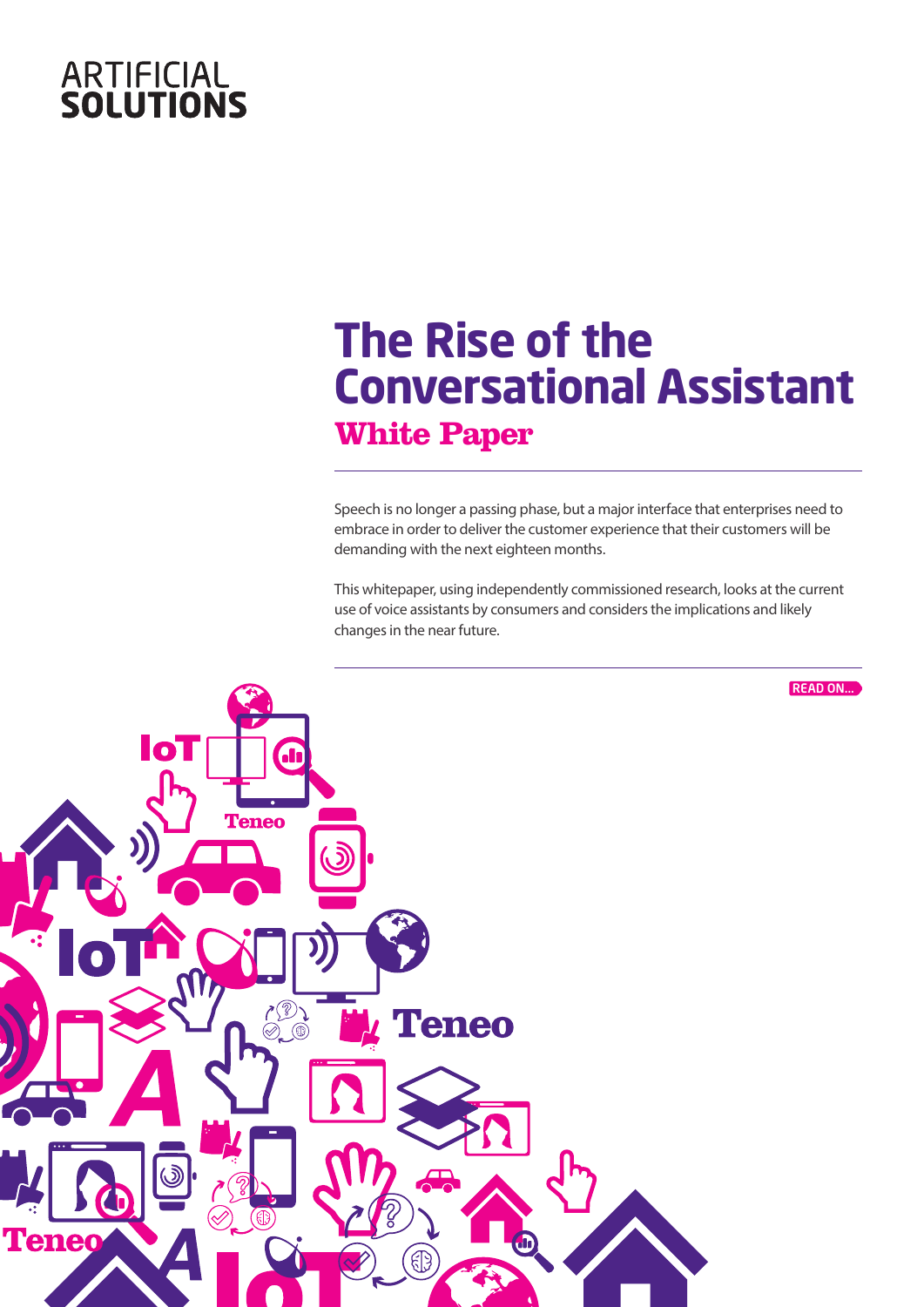

#### **Executive summary**

Speech is no longer a passing phase, but a major interface that enterprises need to embrace in order to deliver the customer experience that their customers will be demanding with the next eighteen months.

This whitepaper, using independently commissioned research, looks at the current use of voice assistants by consumers and considers the implications and likely changes in the near future.

#### Highlights include:



of people say that their **68% Over 49%**



The over 45's age group are regular users

However, not all the news is good. 70% wish their voice assistant understood them better. Users want context and humanlike understanding. They are demanding a more natural conversation with technology. One that enables them to have a more sophisticated experience with the companies and technology they interact with every day.

For enterprises, understanding and delivering on customer expectations of conversational interfaces will be critical to surviving this digital transformation.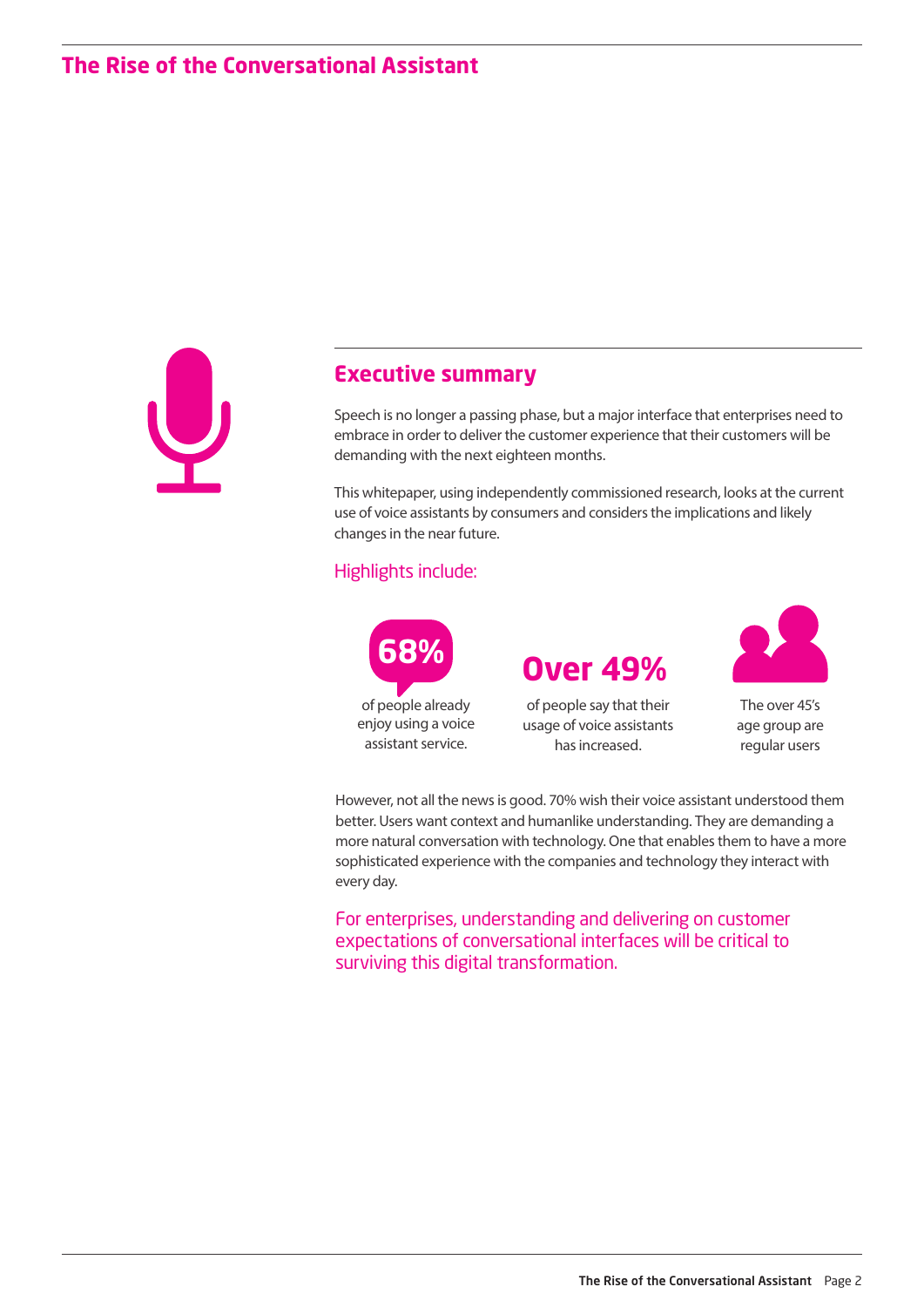

#### **Speech**–**the expected interface**

Ever since Siri exploded onto the scene, the potential for humans to hold a natural, intelligent conversation with technology has finally seemed a possibility. The acceptance by consumers, and indeed the expectation to be able to communicate with devices, just by speaking, is now mainstream.

The reasons behind people wanting to use voice are broadly split between convenience over typing (29%), fun (29%), and trying out new technology (28%). But there is a smaller, growing band of people (13%) that are more comfortable using their voice. A group that didn't exist two years ago.



As the number of speech interfaces grow, this group, along with the "convenience over typing" camp, will significantly increase their share of the reasons as to why people want to use voice.

Enterprises must now consider how they will interact with customers because in the near future they will be demanding intelligent, natural language interfaces.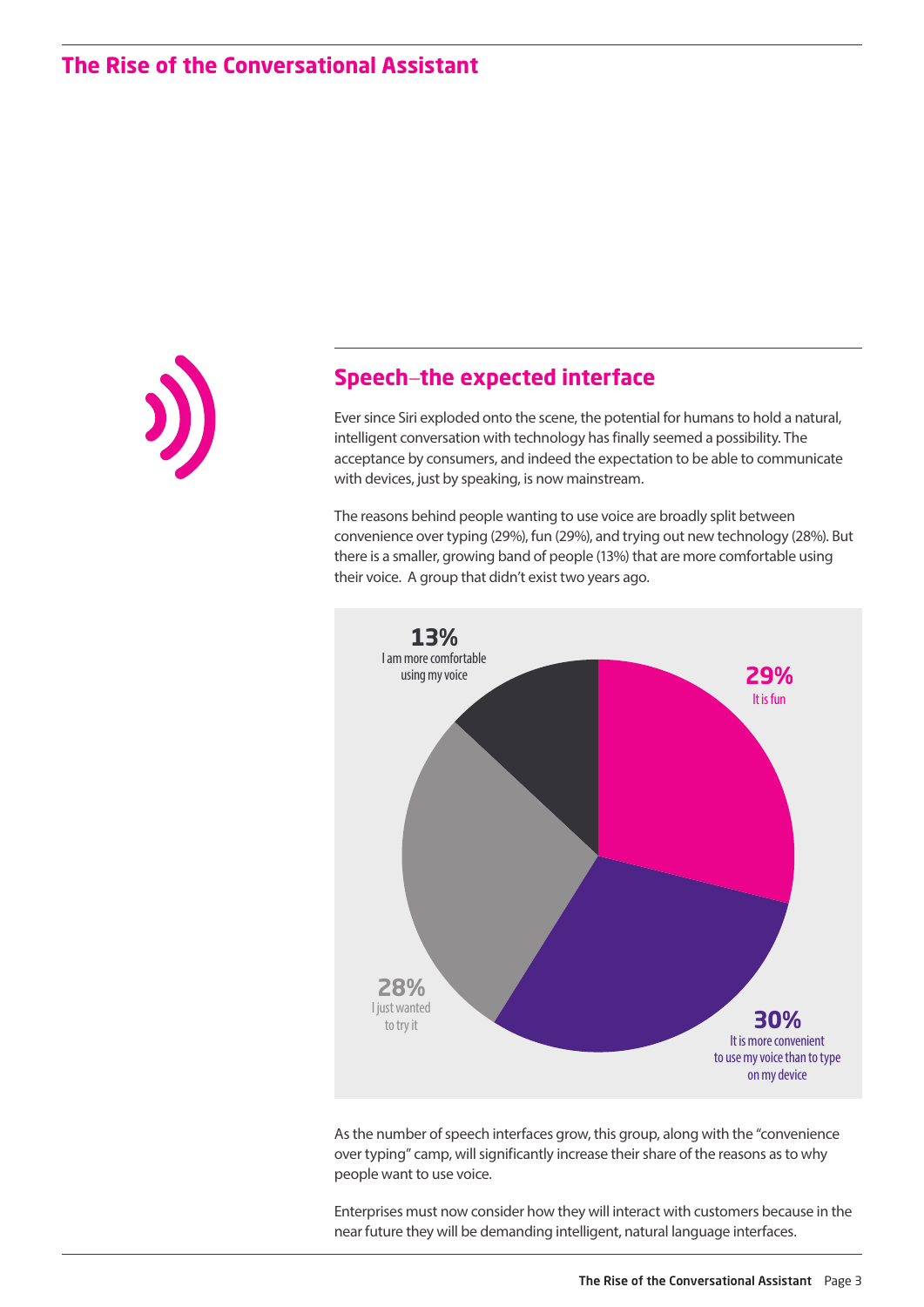

#### **Current main players**

It will come as no surprise that the current main players in the voice assistant market are Ok Google, Siri, and Cortana. Google takes up the larger market share at 62%, with Apple a close second at 58%, but Microsoft, a relative newcomer to the market with Cortana, is already making waves with 33% of people citing that they have used it. The speed at which Microsoft is playing catch up is proof that the tech giants want to dominate the natural language space and maximize the potential of the data gleaned straight from the customer's mouth.



The next largest group at 21% are those people that have never used a voice assistant on a PC, smartphone or tablet. It is expected in the next twelve months that this will diminish as other consumer services, such as Alexa from Amazon, become more prevalent, and operating systems such as Windows 10 persuade users to start using voice.

While it's tempting for enterprises to consider using an embedded voice assistant as part of their AI strategy, there are several good reasons to reject this idea. Even if it were possible to utilize APIs to create a way to interact with customers, the data created may be totally or partially owned by the tech giant; the interface may be limited to just specific operating systems and devices; and any new channel used will almost certainly involve a complete reengineer of the application.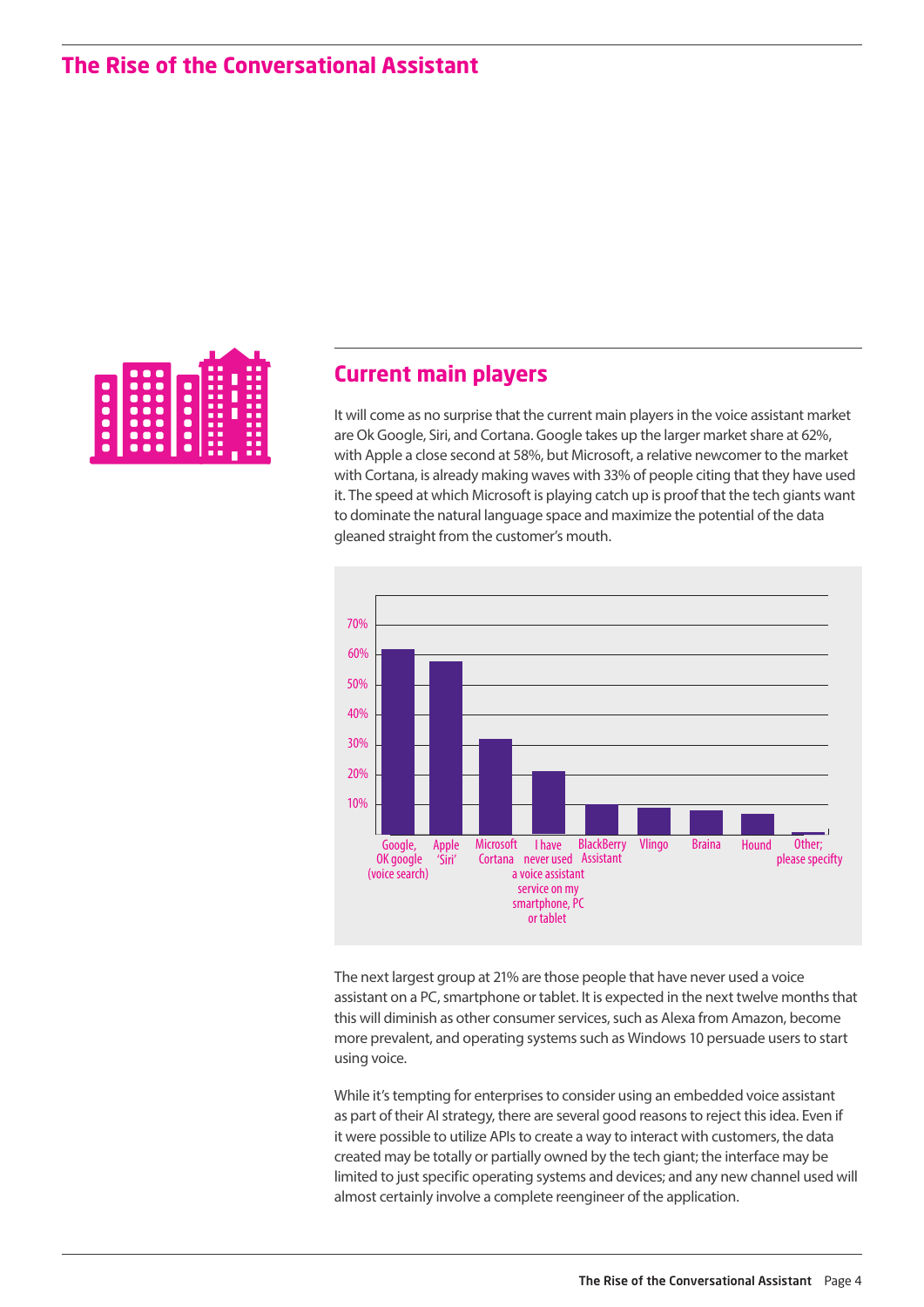

### **Who uses voice and why**

Speech is no longer a passing fad. With 49% of users reporting that their usage of voice assistants over time has increased and only 5% reporting they use it less, natural language will be a major interface and deserves serious consideration. The fact that its use has grown already demonstrates that in certain situations it is the superior interface. One that users will chose over traditional GUIs when given the choice.

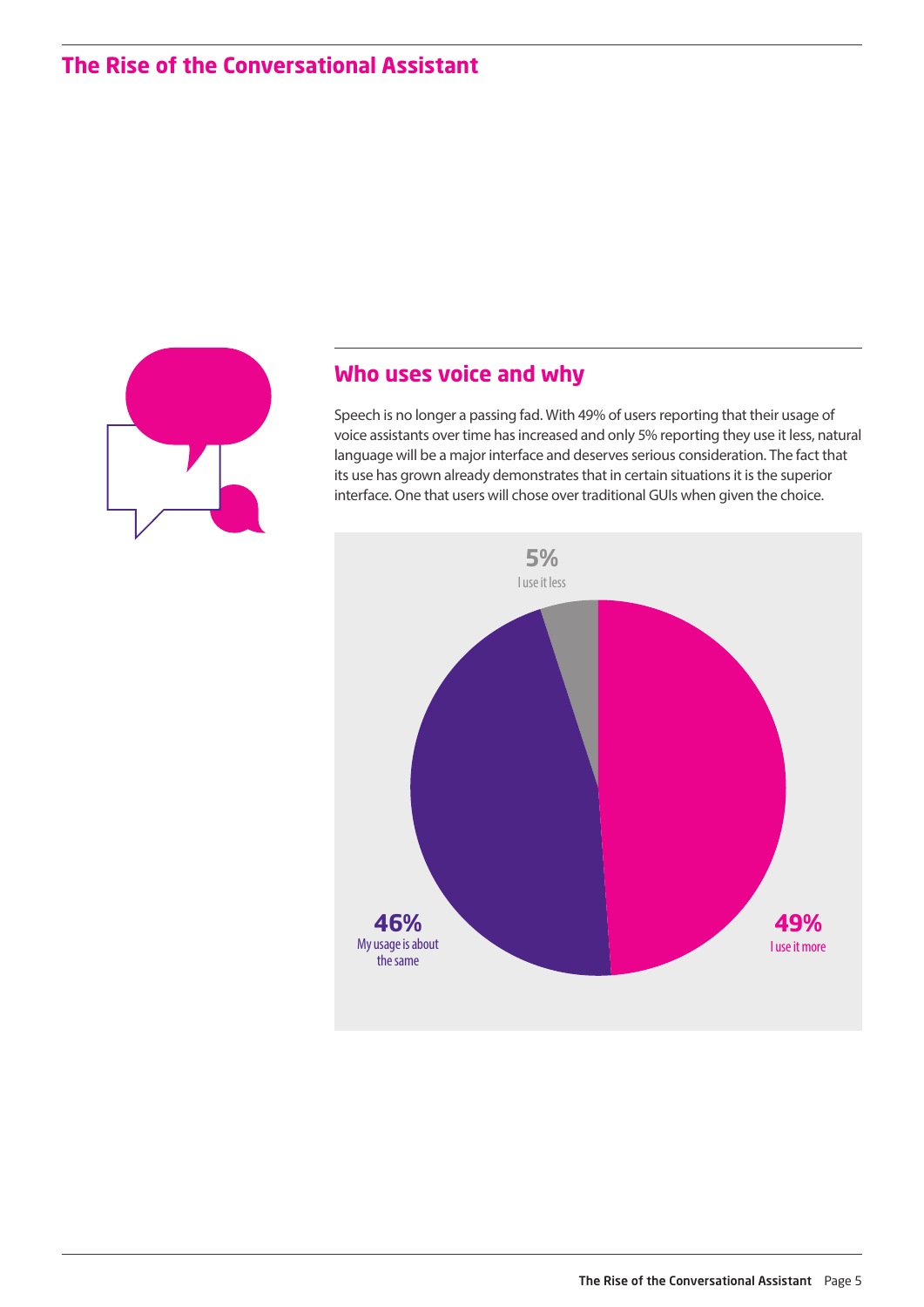0%

1-3 times a week

5%

10%

15%

20%

25% 30%

While at least 68% of users talk to their voice assistant at least once a week, with over 40% using it almost every day, the reasons behind why they do so vary when age and geography are taken into consideration.

Millennials are the heaviest users of voice, and for enterprises that target this generation group, it highlights an important engagement path for gaining an edge over competitors.

2-3 times a month

Less than

past 6 months

oncea month used in the but within the past month

Have not

Once a month

In addition, the use of voice was heaviest in countries such as China, where language characters make the use of text as an input method much harder for the user.



Everyday 4-6 times

a week

Perhaps somewhat more surprising is that the over 45s are regular users of voice assistants with 40% using it 4-6 times a week, possibly because traditionally they are the group that struggle most navigating GUIs.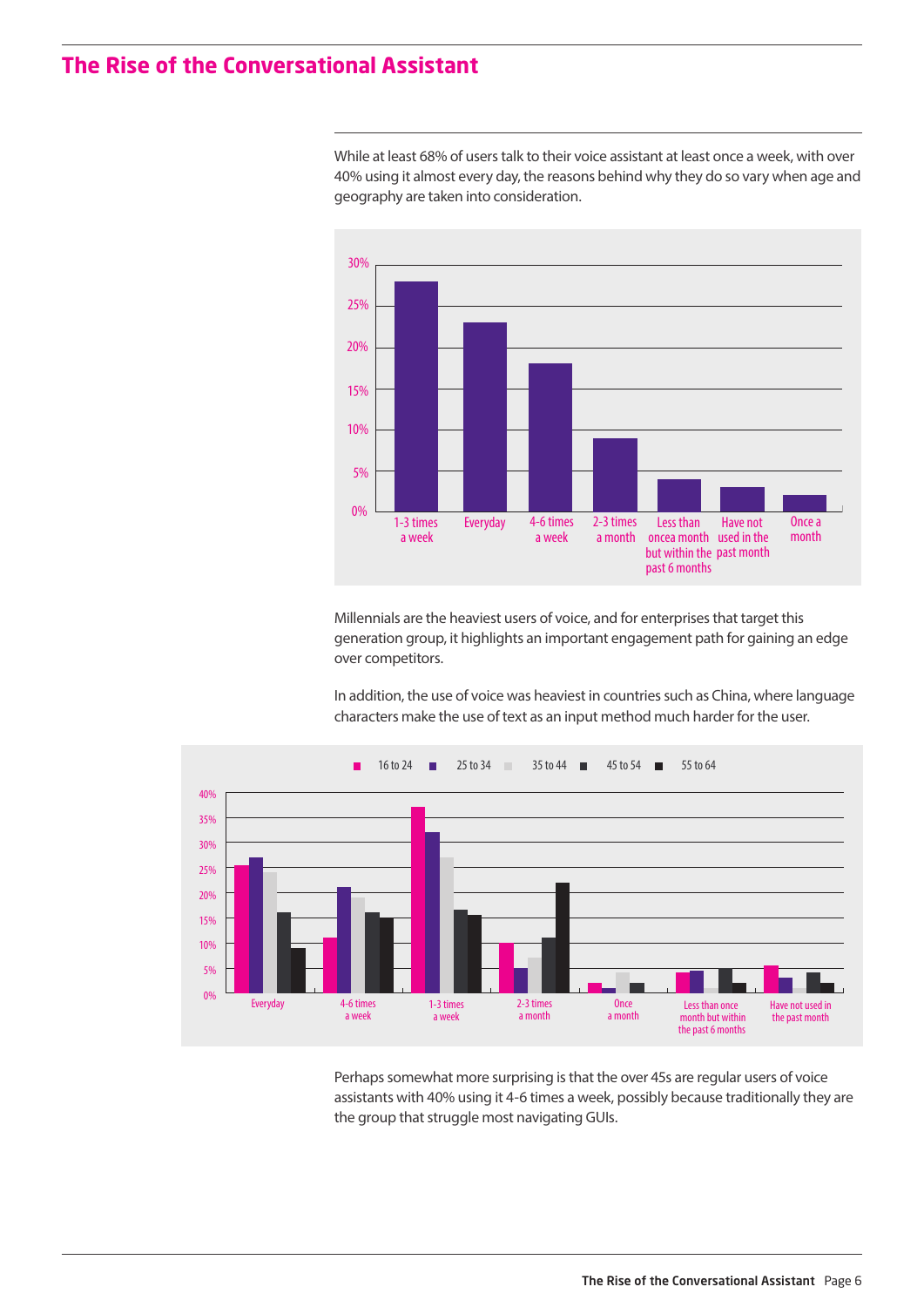This is further substantiated when usage drivers are considered by age demographic. While convenience over typing is fairly consistent throughout all age groups, it is in the over 45s where the reasons of "It's fun", "I just wanted to try it" and "I'm more comfortable using my voice" drop off significantly.



On the whole, people are still using their voice assistants for fairly innocuous tasks such as searching for something on the internet (52%) or checking the weather (33%). However, when asked what they had used their voice assistant for in the last month, over 28% indicated that they had contacted the customer service department of a business.



These statistics are indicative of the opportunities available for people to use voice as an interface. The willingness is there for people to use it, but up until now, enterprises have on the whole struggled to provide the applications. Those businesses that have taken the early plunge into natural language interfaces are starting to reap rewards as consumers gravitate towards them. Key to their success has been by choosing a development technology that overcomes the traditional barriers in building natural language applications such as the requirement of vast resources and a lack of agility.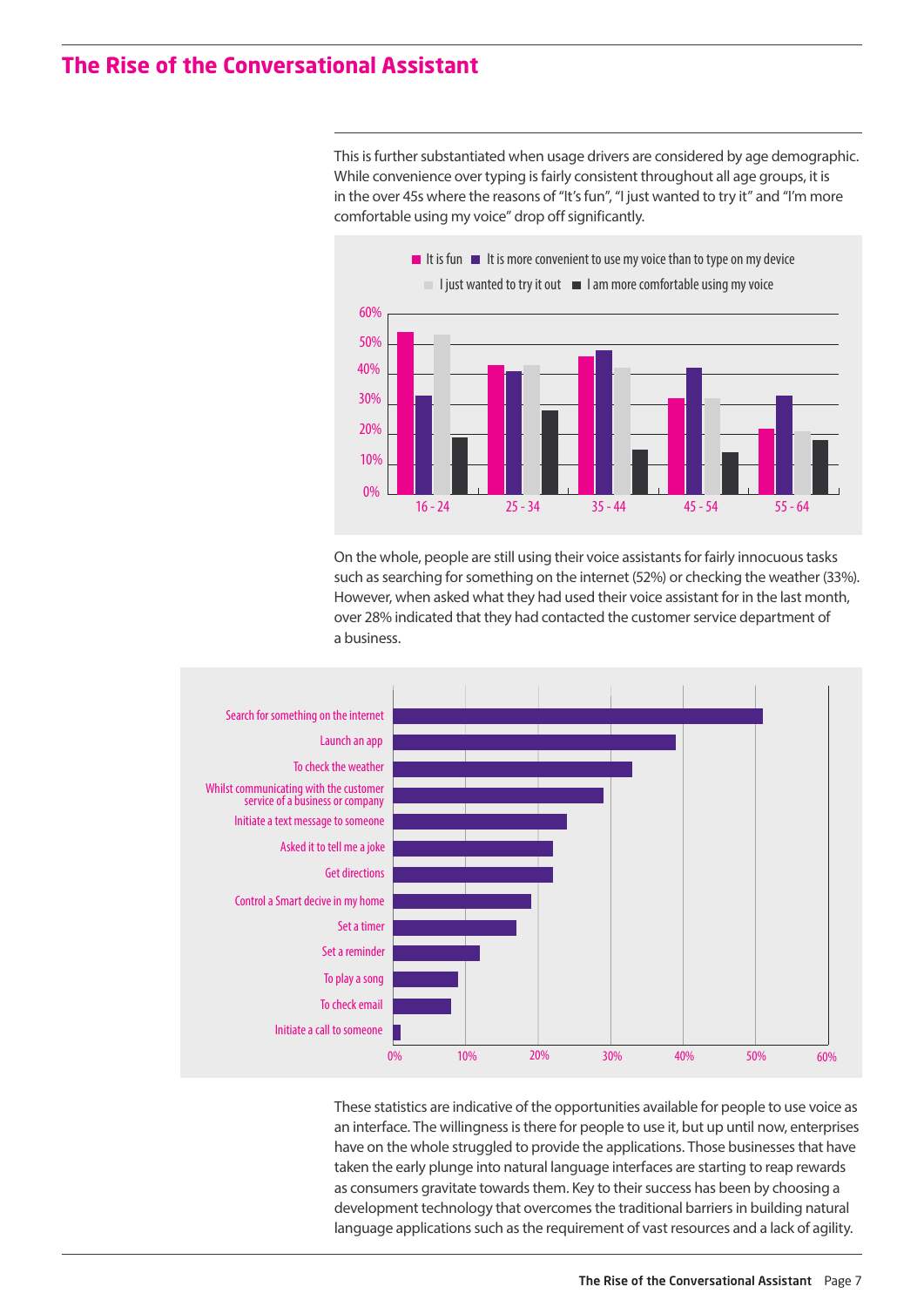

#### **What users think of voice assistants**

There is an immense sentiment that voice assistants would be used more if the conversational capability was improved, with 68% of people saying that when it works as expected it is fantastic and extremely useful.

Users also wish that their voice assistant understood the context of their question better (70%) and two-thirds of people said that they would increase their use of voice assistants if they could converse more naturally with it. While some people struggle to think of new ways to use their voice assistant, less than half had concerns over privacy issues.



This desire to increase the use of voice assistants opens up new opportunities to enterprises. By implementing applications that offer context, humanlike understanding and are intelligent enough to command the conversation, not just respond to the user, businesses can offer their customers a more sophisticated experience.

Technology that delivers true conversational ability "out of the box" is available now. While many natural language technologies rely on vast amounts of data, which typically the average enterprise doesn't have available, to train the conversational side of the application, a few have it built-in already.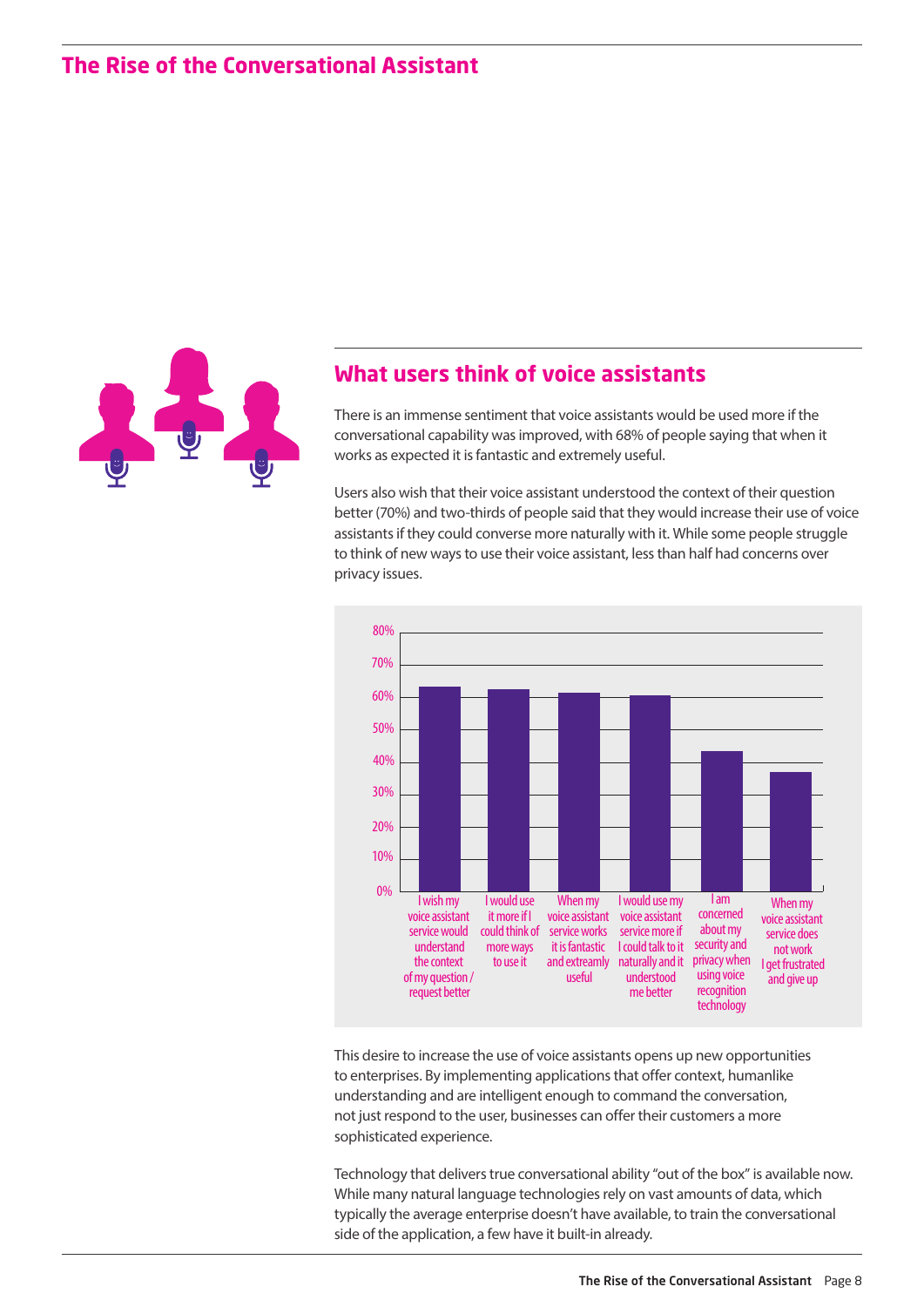

#### **How people want to use voice**

Alongside the desire to converse more naturally with technology, people can also see the advantages that voice offers when interacting with more complex interfaces such as home automation, which often takes several navigation steps to achieve even simple tasks. In contrast, a single spoken sentence can often convey all the information required to achieve the same result.

The same is also true of in-car applications where over 64% of people would welcome the opportunity of using their voice to carry out tasks while on the move. In addition, utility services, travel and banking were all seen as key areas that would benefit from voice interaction to simplify workflow processes.



In complex situations, where there are multiple tasks to be managed, over different devices and operating systems, voice is the obvious interface. But simple short commands - that might work with a smartphone when setting, for example, a reminder - are not enough in these more complex situations. A statement such as "I'm coming home early, can you turn the heating up now and put the lights on in thirty minutes," would confuse most voice assistants. This is where the true value of an artificially intelligent conversational interface comes into its own.

In developing a voice assistant, it is essential that enterprises place a high emphasis on the conversational ability of the end application. Assistants should be able to understand the context of a conversation, remember salient details, ask for extra detail and be able to continue the conversation as the user switches devices during their day.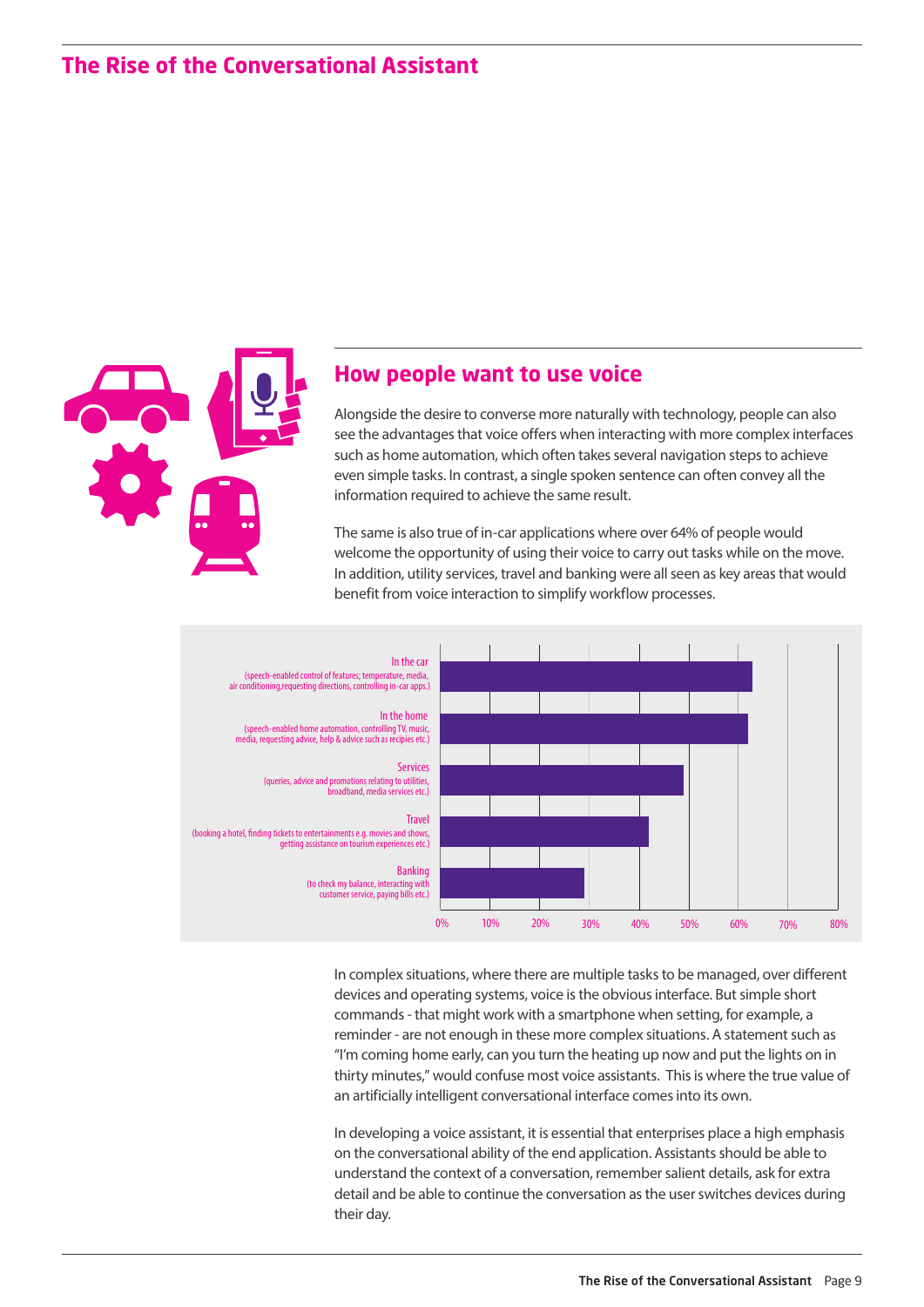

#### **Humans prefer bots**

Ever since the Turing Test was first conceived, chatbots have been trying to fool humans into thinking they are one too. As it turns out, 58% of people don't mind or would prefer to speak to a bot than deal with a human customer service agent. As human/machine interactions become more sophisticated with increased capabilities, it is expected that for reasons of speed, convenience and ease that the number of people actively seeking out a digital assistant to deal with their request, currently 25%, will increase significantly.



Interestingly, 87% of people would rather know they are talking to a digital assistant. This may be because it enables users to repeat questions without seeming foolish or that they know they can dispense with niceties and get straight down to the question they need answering. Either way, it's important that enterprises recognize that people like to know who they are communicating with and do not unintentionally appear as if they are trying to deceive their customers.

Many enterprises resolve this issue by providing a corporate persona, sometimes an avatar, sometimes just a name, that customers recognize as an automated support contact. Typically, they are available over the basic channels of web, mobile and email, but increasingly digital assistants are being used with good effect in call centers, and over social networks and messenger services, delivering a consistent, 24/7, multilingual service.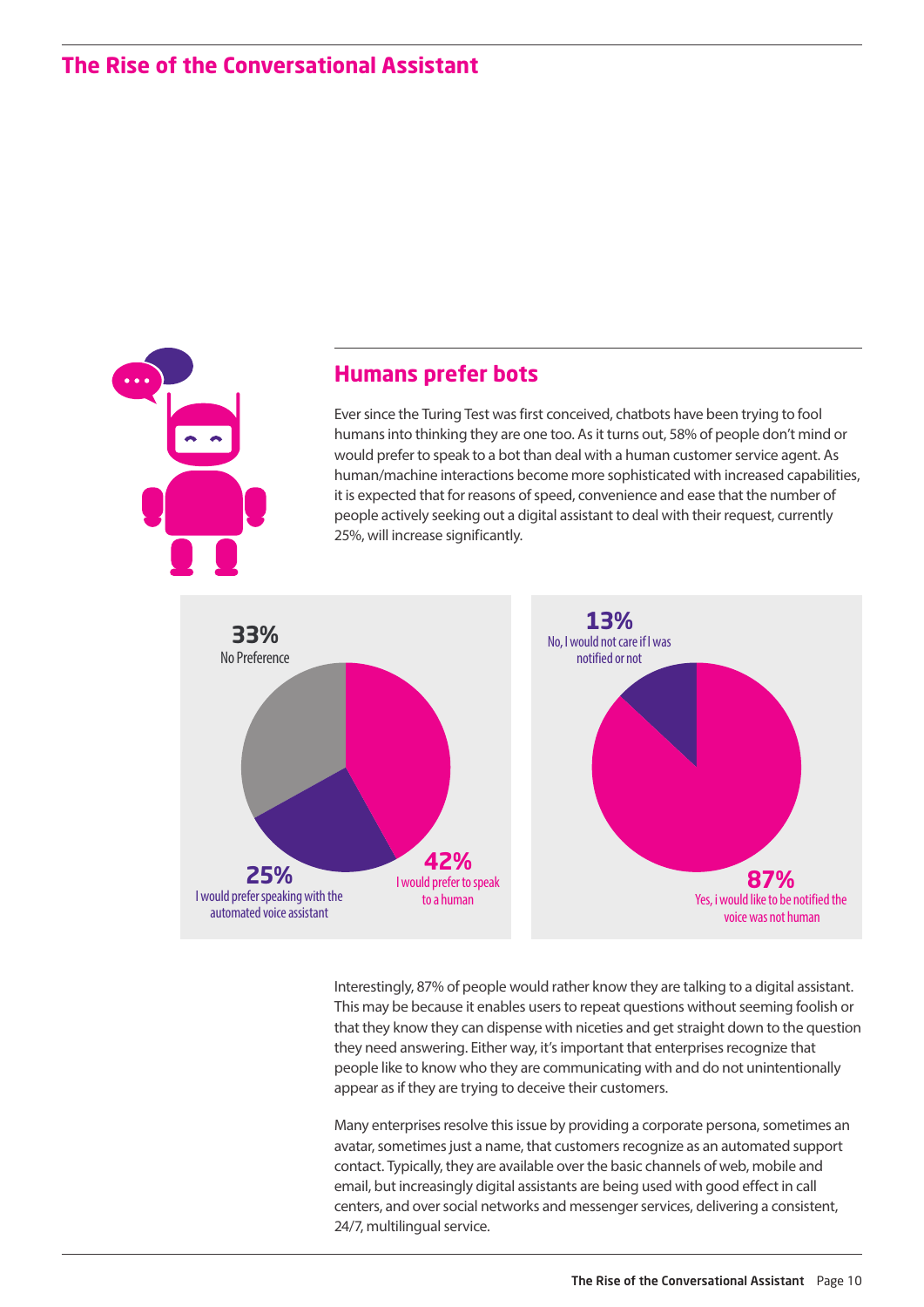

#### **How people want to engage**

Given the choice, people are three times more likely to interact with a voice assistant through their primary messaging app such as WhatsApp or WeChat than a dedicated on-board assistant such as Siri or Cortana.



This is a significant detail for enterprises and highlights the importance of being able to easily port conversational applications to new and existing channels. While messaging apps may be a main communication method today, there is no guarantee that they won't be usurped next year by something else. This highlights that organizations should look for natural language development technology that enables the ethos of build once, deploy multiple times across multiple channels without the need to re-develop the solution.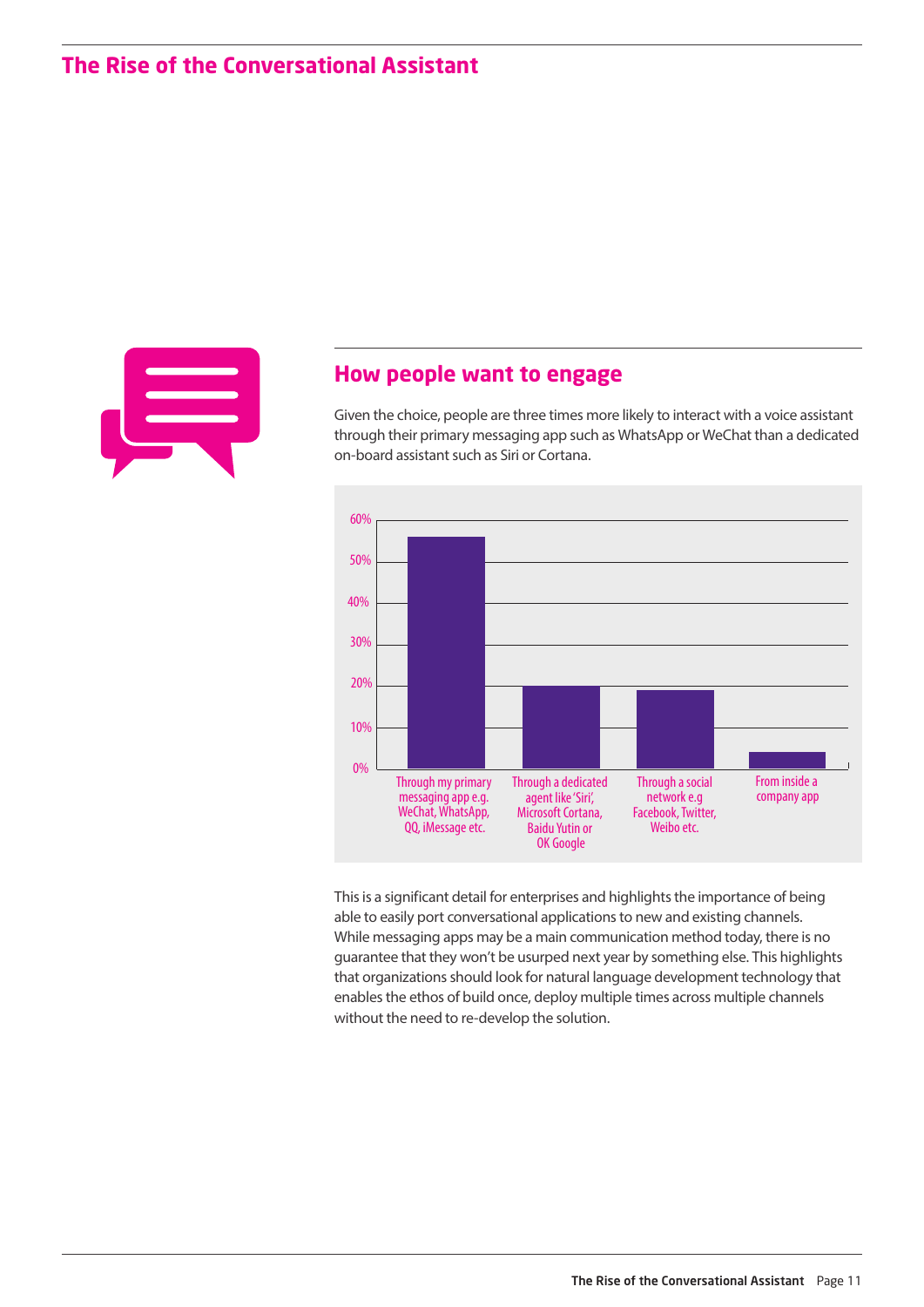

#### **The next step for the Conversational Assistant**

In the next eighteen months, enterprises that want to survive the digital transformation into AI need to develop intelligent conversational interfaces. They will be necessary, not just to communicate with customers, but to learn what customers are thinking, why they purchased, or - perhaps more importantly - why they didn't.

Historically, creating these sophisticated interfaces has required specialist skills, significant resources and a great deal of time. This misconception might send some businesses down a route that may be perceived as easier, and place their trust in the hands of the tech giants. For reasons of data ownership, limited reach and poor conversational ability already discussed, this would be a major mistake.

Teneo from Artificial Solutions offers an alternative. Teneo is a platform that allows companies to create artificially intelligent applications that interact with users in a natural and realistic way. It delivers sophisticated capability without the need for extensive development effort and time by automating many of the processes that make developing artificially intelligent applications so resource intensive, and of course works on the 'build once, deploy many' premise as standard. Teneo's advanced machine learning capabilities automatically writes the complex underlying language code and algorithms that simulate the way a human thinks.

With Teneo, customers can talk to devices, services and applications as if it was another human, and receive an intelligent response. Teneo remembers past conversations, and is able veer off to discuss a different issue, then use its memory to return to the original topic. Unlike many humans, it also remembers a user's preferences from one interaction to the next.

But most importantly Teneo is built for the future. There is no doubt that the before long, digital assistants will develop into a more complex ecosystem where different interfaces are able to interact with each other to provide a seamless experience for the customer. To be a part of that enterprises need a technology now that's fast and easy to use, and one that works simultaneously across devices and operating systems, in any language.

Teneo delivers this vision today.